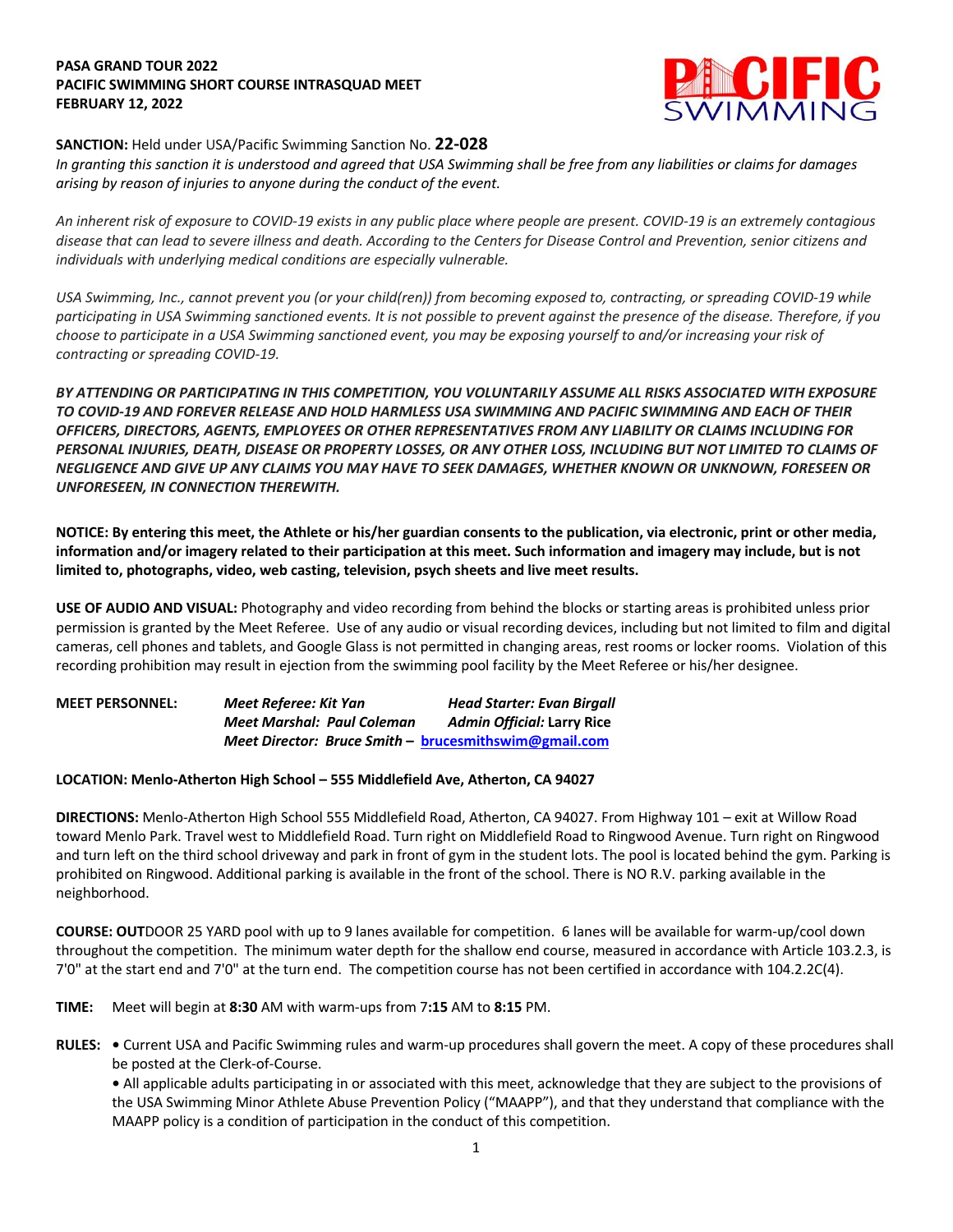- All events are timed finals.
- All events will swim fast to slow.
- Athletes may compete in **6 individual events.**

• Entries will be accepted until the number of splashes exceeds the estimated time line, per the "Four-Hour Rule," based on the athletes' age and gender.

• The local facilities guidelines, restrictions and interpretation of the local public health guidelines shall be followed at this meet. All applicable San Mateo County, City of Atherton and State of California Public Health requirements for protection against Covid-19 will apply. All persons in the facility must be masked, with the exceptions of athletes during warm up, warm down, and actual competition. The meet director and meet referee may remove any individual who does not comply.

**•** If local conditions warrant it the Meet Referee, with the concurrence of the Meet Director, may require a mandatory scratch down. Immediate cash refunds will be made for any mandatory scratches.

• **All coaches and deck officials must wear their USA Swimming membership cards in a visible manner.** 

**ATTENTION HIGH SCHOOL ATHLETES**: If you are a High School Athlete in season, you need to be Unattached from this meet. It is the Athlete's responsibility to be Unattached from this meet. You can un-attach at the meet if necessary. This does not apply to Athletes swimming under the rules of the Nevada Interscholastic Activities Association (NIAA)

**UNACCOMPANIED ATHLETES:** Any USA-S athlete-member competing at the meet must be accompanied by a USA Swimming member-coach for the purposes of athlete supervision during warm-up, competition and warm-down. If a coach-member of the athlete's USA-S Club does not attend the meet to serve in said supervisory capacity, it is the responsibility of the athlete or the athlete's legal guardian to arrange for supervision by a USA-S member-coach. The Meet Director or Meet Referee may assist the athlete in making arrangements for such supervision; however, it is recommended that such arrangements be made in advance of the meet by the athlete's USA-S Club Member-Coach.

**RACING STARTS:** Athletes must be certified by a USA-S member-coach as being proficient in performing a racing start, or must start the race in the water. It is the responsibility of the athlete or the athlete's legal guardian to ensure compliance with this requirement.

**RESTRICTIONS:** • Smoking and the use of other tobacco products is prohibited on the pool deck, in the locker rooms, in spectator

- seating, on standing areas and in all areas used by swimmers, during the meet and during warm-up periods.
- Sale and use of alcoholic beverages is prohibited in all areas of the meet venue.
- No glass containers are allowed in the meet venue.
- No propane heater is permitted except for snack bar/meet operations.
- All shelters must be properly secured.
- Deck changes are prohibited.

• Destructive devices, to include but not limited to, explosive devices and equipment, firearms (open or concealed), blades, knives, mace, stun guns and blunt objects are strictly prohibited in the swimming facility and its surrounding areas. If observed, the Meet Referee or his/her designee may ask that these devices be stored safely away from the public or removed from the facility. Noncompliance may result in the reporting to law enforcement authorities and ejection from the facility. Law enforcement officers (LEO) are exempt per applicable laws.

• Operation of a drone, or any other flying apparatus, is prohibited over the venue (pools, Athlete/Coach areas, Spectator areas and open ceiling locker rooms) any time Athletes, Coaches, Officials, and/or Spectators are present.

**ELIGIBILITY:** • Athletes must be current members of USA-S and enter their name and registration number on the meet entry card as they are shown on their Registration Card. If this is not done, it may be difficult to match the athlete with the registration and times database. The meet host will check all athlete registrations against the SWIMS database and if not found to be registered, the Meet Director shall accept the registration at the meet (a \$10 surcharge will be added to the regular registration fee). Duplicate registrations will be refunded by mail.

• Meet is open to qualified athletes currently registered with PASA. Unattached athletes participating with PASA are eligible to compete.

- Entries with **"NO TIME" will be ACCEPTED, except for the 1650 Free and 400 IM.**
- **Athletes who do not have a time for the 1650 Free and/or 400 IM, must enter an estimated time for seeding.**

• Athlete's with a disability are welcome to attend this meet and should contact the Meet Director or Meet Referee regarding any special accommodations on entry times and seeding per Pacific Swimming policy.

• The athlete's age will be the age of the athlete on the first day of the meet.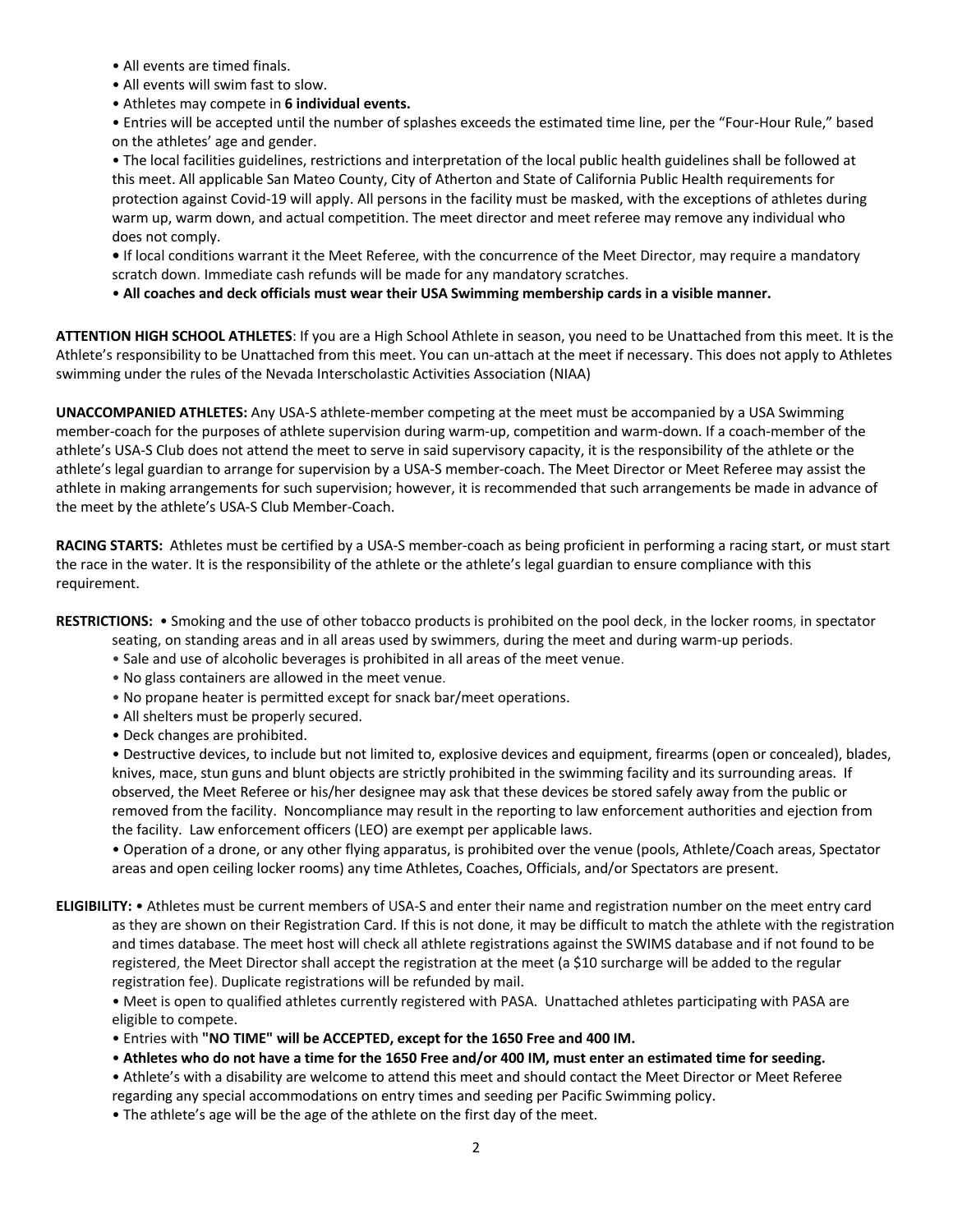**ENTRY FEES:** \$40 per athlete. One check must be made by each PASA site payable to the host site. Checks must be hand delivered to the meet director on the day of the meet.

**ENTRY DEADLINE:** Athlete entries must be submitted by Monday, February 7 at 11:59pm.

**ENTRIES:** A sd3 entry file must be submitted by the Monday, February 7 at 11:59pm. Request a confirmation of receipt to ensure delivery of the email and file. Send meet entry file to the meet director.

## **Make check payable to**: **DBA-DKS**

**E-Mail entries to**: **Meet Director – brucesmithswim@gmail.com**

**CHECK-IN:** All sessions will be pre seeded.

**SCRATCHES:** Any athletes not reporting for or competing in an individual timed final event that they have entered shall not be penalized.

**AWARDS:** Awards will be given in the following categories:

 Yellow Jersey Category - Top Overall Athlete in each Age Group (Lowest combined placing amongst all 6 events) Green Jersey Category - Top Sprint Athlete in each Age Group (Lowest total combined time of all 50 Events) Polka Dot Jersey Category - Top Distance Athlete in Each Age Group (Lowest total combined time of 1650 Free + 400 IM) White Jersey Category - Top Young Athlete in 8 & Un & 10 & Un Age Groups for each individual 25s/50s event Age Groups are defined as 8 & Under; 9-10; 11-12, 13-14, 15 & Older

**ADMISSION:** Free. A program will not be available. Heat Sheets may be available electronically and should be printed before the meet.

**SNACK BAR & HOSPITALITY:** A limited snack bar may be available throughout the competition. Hospitality will serve refreshments to deck officials, marshals, and coaches.

**MISCELLANEOUS:** No overnight parking is allowed. Facilities will not be provided after meet hours. Each site is required to provide timers. Meet director will email timer/lane assignments to each site prior to the meet.